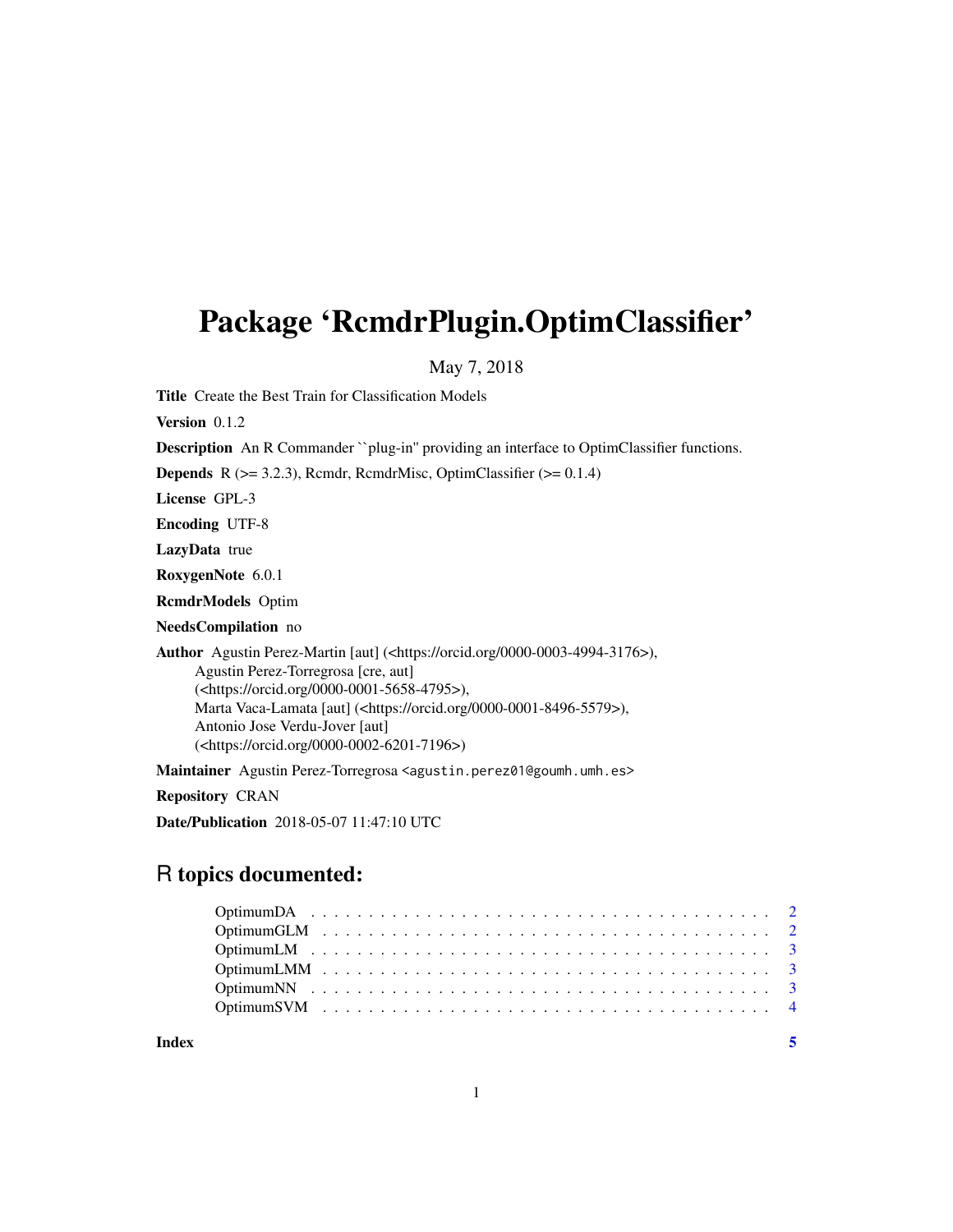<span id="page-1-0"></span>

#### Description

This dialog is used to specify a discriminant analysis model to be fit by the [Optim.DA](#page-0-0) function.

#### See Also

[Optim.DA](#page-0-0)

#### Examples

```
{
# Examples of use are provided in the help of each option of menu.
}
```
OptimumGLM *Generalized Linear Model*

#### Description

This dialog is used to specify a generalized linear model to be fit by the [Optim.GLM](#page-0-0) function.

#### See Also

[generalizedLinearModel](#page-0-0), [Optim.GLM](#page-0-0)

#### Examples

```
{
# Examples of use are provided in the help of each option of menu.
}
```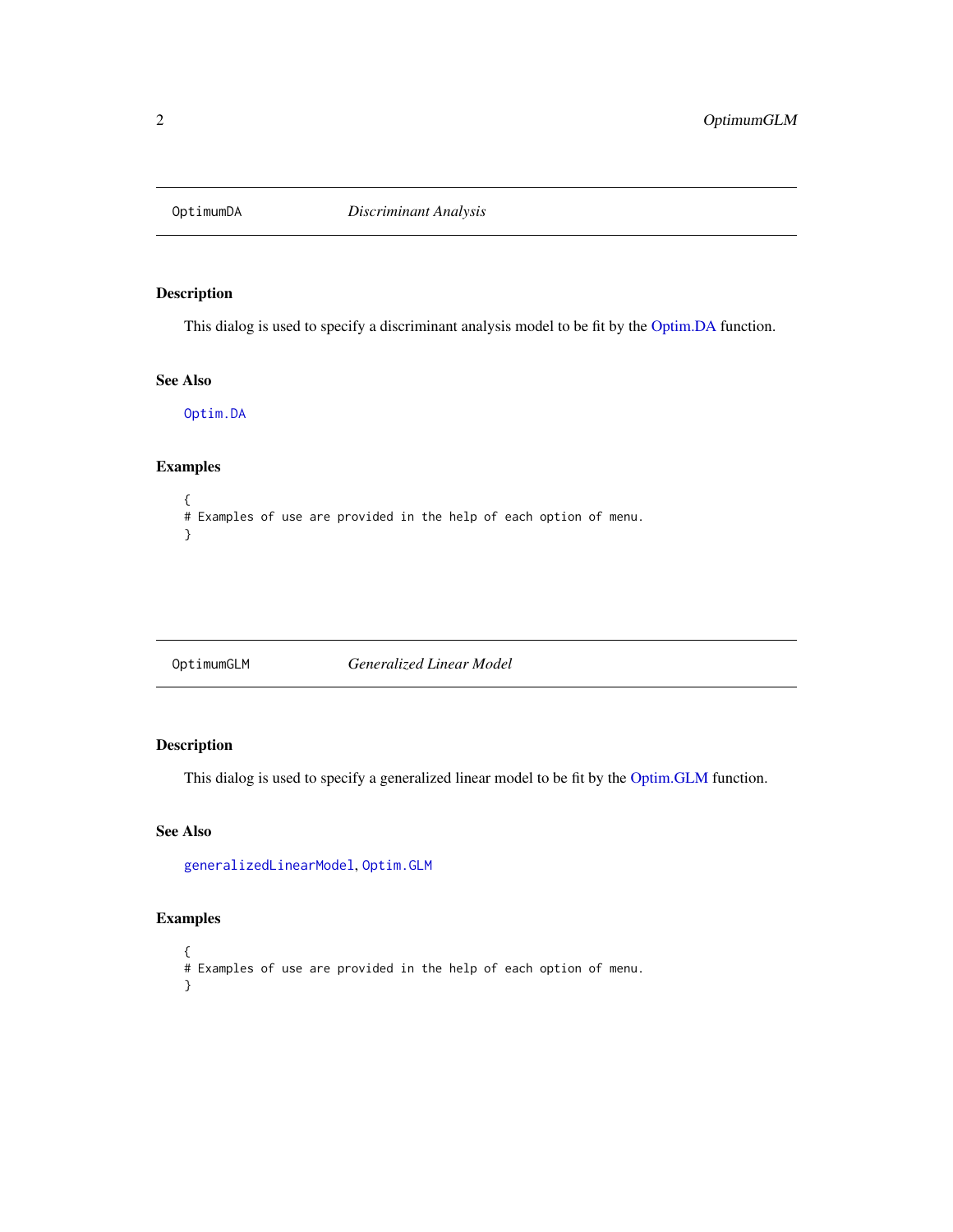<span id="page-2-0"></span>

#### Description

This dialog is used to specify a linear model to be fit by the [Optim.LM](#page-0-0) function.

#### See Also

[linearModel](#page-0-0), [Optim.LM](#page-0-0)

#### Examples

```
{
# Examples of use are provided in the help of each option of menu.
}
```
OptimumLMM *Linear Mixed Model*

#### Description

This dialog is used to specify a linear mixed model to be fit by the [Optim.LMM](#page-0-0) function.

#### See Also

[Optim.LMM](#page-0-0)

OptimumNN *Artificial Neural Networks*

#### Description

This dialog is used to specify a neural network model to be fit by the [Optim.NN](#page-0-0) function.

#### See Also

[Optim.NN](#page-0-0)

#### Examples

```
{
# Examples of use are provided in the help of each option of menu.
}
```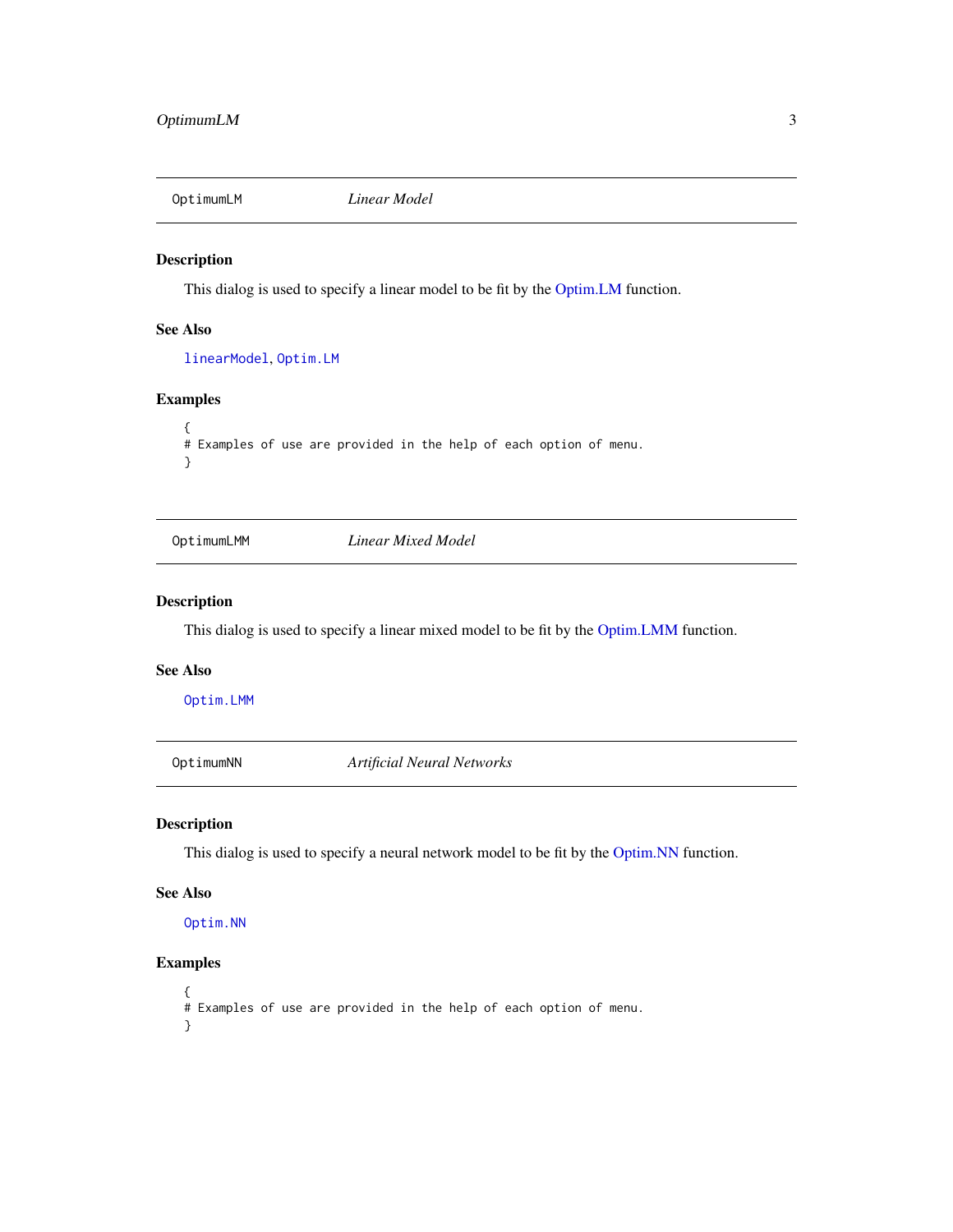<span id="page-3-0"></span>

#### Description

This dialog is used to specify a support vector machines model to be fit by the [Optim.SVM](#page-0-0) function.

#### See Also

[Optim.SVM](#page-0-0)

#### Examples

```
{
# Examples of use are provided in the help of each option of menu.
}
```